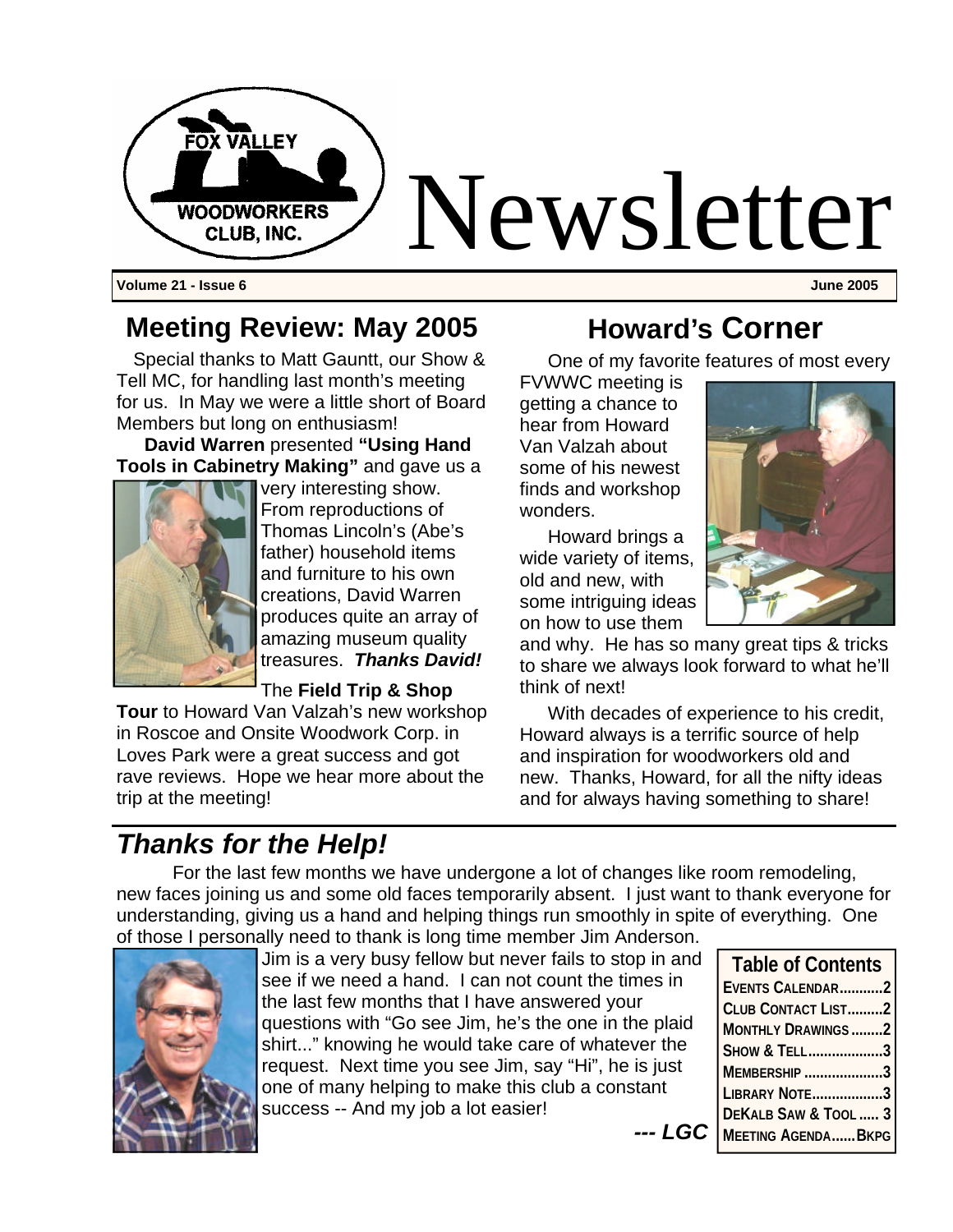## **FVWWC Events Calendar**

| Doug Olson will present |
|-------------------------|
| "Computers in the       |
| Workshop"               |
|                         |

- Jun 18th..Sat.. 9:00 a.m...**Breakfast Club:** The Red Apple Restaurant at 414 S Schmale Rd-Carol Stream.
- Jul 5th.....Tue...7:30 p.m...**General Meeting:** Demo of Kaleidoscope Construction by Dave Smith
- Jul 20th.Wed.. 9:00 a.m...**Breakfast Club:** The Red Apple Restaurant at 414 S Schmale Rd-Carol Stream.
- Aug 2nd...Tue...7:30 p.m...**General Meeting:** Wood Carving Techniques demoed by Dave Reilly

# **FVWWC Officers**

**woodworkers@fvwwc.org**

| PresidentRon Gilkerson                  |                     |
|-----------------------------------------|---------------------|
| Vice President Dick Secrest             |                     |
| Treasurer Doug Pfaff                    |                     |
| SecretaryDarrel Anderson                |                     |
| <b>Program CommitteeTom Sharp</b>       |                     |
|                                         | <b>Mike Brady</b>   |
|                                         | <b>Dick Secrest</b> |
| MembershipRoger Vachon                  |                     |
| Show ChairmanLarry McHone               |                     |
| Toy Drive Coordinator  Gail Madden      |                     |
| Editor/Webmaster Linda Christensen      |                     |
| LibrarianCheryl Miller                  |                     |
| Raffles/PhotographerCharlie Christensen |                     |
| Members-at-LargeMike Madden             |                     |
|                                         | <b>James Nellis</b> |
| Show & Tell MC Matt Gauntt              |                     |
| Audio/Visual TechWill Sharp             |                     |
|                                         |                     |
| Greeter Jim Hildreth                    |                     |

# **FVWWC MONTHLY DRAWING**

The following lucky members won the drawings at our May meeting:

- **1. Bernie Kotera: \$100 Am/Ex Gift Cheque**
- **2. Fred Rizza: Black & Decker Drill Driver Kit**
- 
- **3. Jack Sieger: Delta Tee-Shirt**

As usual, in June we will have a choice of 3 (three) 1st Prize items as well as some secondary items.

#### *See you at the meeting!*

#### **Charlie Christensen, Raffle Chairman**

**FVWWC**

**Dremel #8000-01 & Kit Combo**



**http://www.dremel.com**

**\$100 AmEx Gift Cheque**



**http://www.aeis.com/**

**Porter-Cable 18 ga. Brad Nailer**



**http://www.portercable.com/**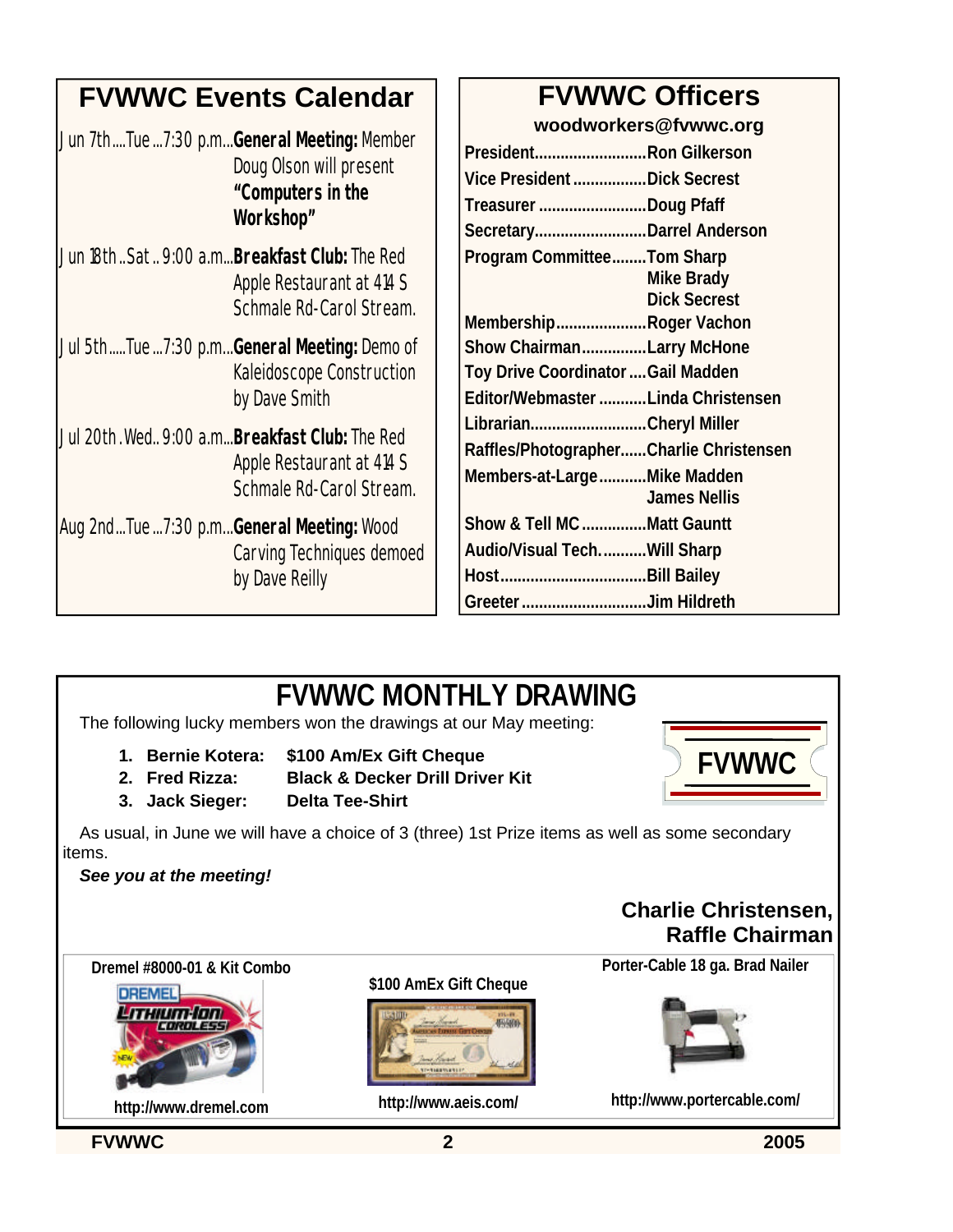# **Show & Tell**

#### **Matt Gauntt, MC**

May was just another great display of Show & Tell projects and the usual great "fish stories" to keep us entertained.

**John Winton:** Elm, Curly Cherry & Apple Bowls with Watco finishes. **Len Swanson:** Four Drawer Chest of Cherry & Cherry Veneer with a wipe-on poly Watco finish.

**Jim Robertson:** Turned Bowl Osage Orange (Hedge Apple) with a Tung Oil finish.

**Fred Rizza:** Garage Sale "find" Mahogany Table & Chairs restored, refinished and brought back to beauty and sporting a fresh Cabot Sealer & Minwax Poly finish.

**Ken Runyan:** Headboard of Oak, Rosewood, Ebony, Cherry, Satinwood, Purpleheart, Carpathian Elm Burl and Pewter with a Genera finish.

**Jim Gill:** Router Table & Fence of Oak, Plywood and MDF with a poly finish.

**Jon Wolfe:** Butt (handle) End for Jump Cue of Walnut with an epoxy inlay finished with Danish Oil.

*Thanks to all for sharing your projects and stories.*

### **Membership Update**

**Roger Vachon, Membership**

#### **Renewals:**

**11 Members in April 2005 13 Members in May 2005**

#### **New Members:**



**April 2005 Mike Bridger - Batavia Shawn Guinn - Aurora Bill Krieglstein - Aurora Steve Mickelson - Batavia May 2005 Steve Baker - Tower Lakes Alan & Grace Blotch - Geneva Sheri Kahout - Oswego Amy Pinkowski - Geneva**

## **Library Notes**

Please remember to return any books, magazines, videos, etc. to the club library. You find the library at the back of the room at every meeting.



*Thanks!,*

**Cheryl Miller, Librarian** 





#### **SHARPENING SERVICE Offered to FVWWCers** *ONLY!*

Starting at the June meeting FVWWC members can drop off saw blades, router bits, etc. for sharpening by **DeKalb Saw & Tool**.

Joel Baker, owner of DeKalb Saw & Tool, has offered this service to our members.

Bring your items to the meeting where members Teresa Glisson and/or Larry McHone will be collecting them for drop off at Joel's after each meeting. The following month they will be sharpened and ready for pick up.

Download the posted flyer or pick one up at the meeting for more information on the types of sharpening services offered and pricing. You will be invoiced by DeKalb for your items.

#### **Instructions for items to be sharpened:**

- Wrap blade(s) to avoid damage/injury.
- Label each package with your Name/Mailing Address/Phone Number *printed clearly.*

Come to the next meeting and drop them off. *That's all there is to it!*

### **DeKalb Saw & Tool**

Joel Baker, Owner 10044 Perry Rd - DeKalb, IL 60115-9008 **(815) 758-7297 dekalbsaw@earthlink.net** 

**FVWWC 3 2005**